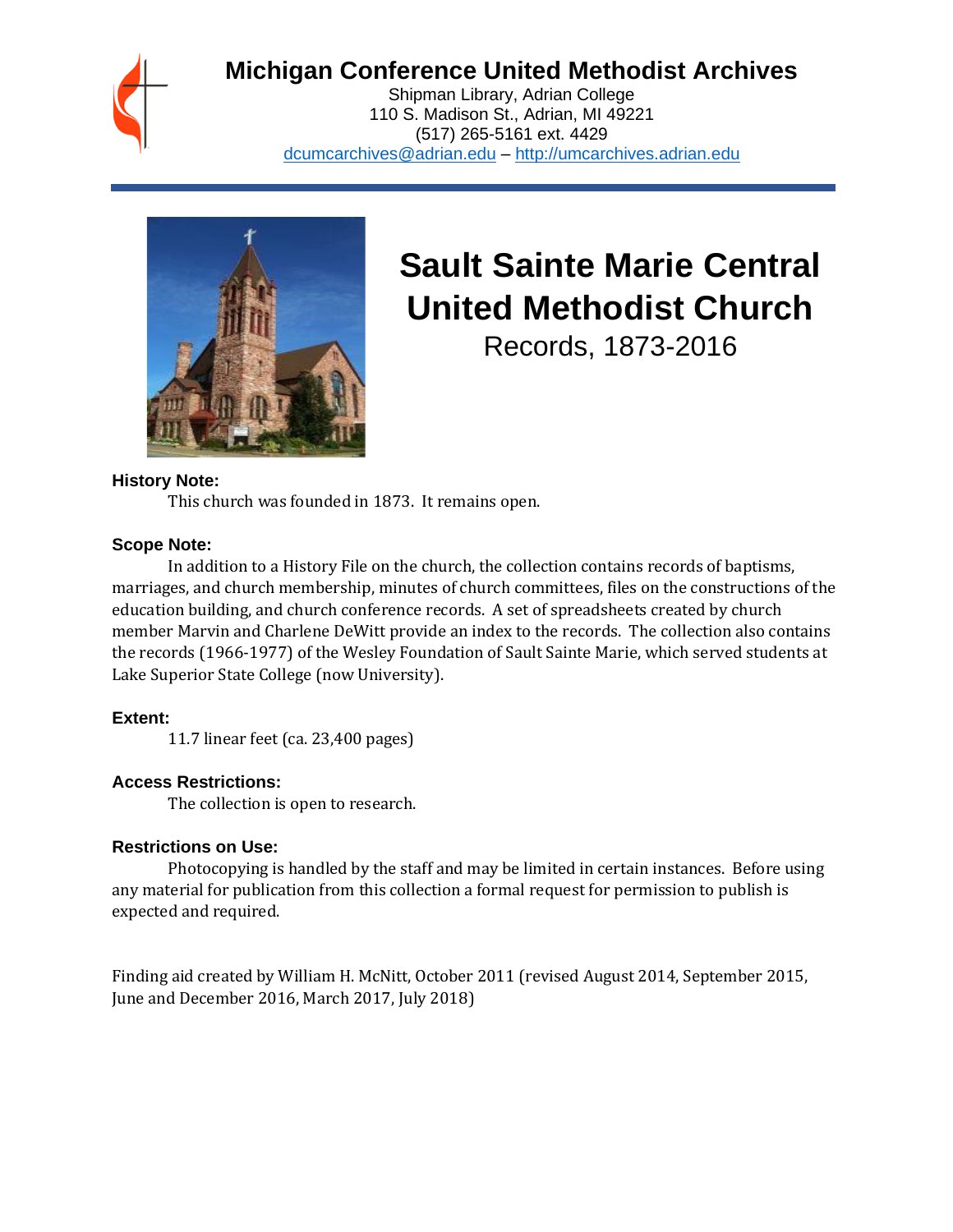#### **Appointments List**

- 1873-1876: Isaac Johnston
- 1876-1877: Charles L. Church
- 1877-1879: Samuel J. Brown
- 1879-1882[: David B. Millar](http://umcarchives.adrian.edu/clergy/millardb.php)
- 1882-1885[: William E. Bigelow](http://umcarchives.adrian.edu/clergy/bigelowwe.php)
- 1885-1887: Gillespie H. Whitney
- 1887-1890[: David Casler](http://umcarchives.adrian.edu/clergy/caslerd.php)
- 1890-1893: James W. Whalen
- 1893-1897: Calvin M. Thompson
- 1897-1900: Arthur W. Stalker
- 1900-1903: Charles B. Steele
- 1903-1907: Matthew C. Hawks
- 1907-1908: Horace Westwood
- 1908-1912: Simpson W. Horner
- 1912-1915: David Stanley Shaw
- 1915-1918: S. Arthur Cook
- 1918-1922: Eli P. Bennett
- 1922-1926: Joseph Dutton
- 1926-1929: George B. Marsh
- 1929-1934: Marshall W. Hoyt
- 1934-1937: Clyde M. Gearhart
- 1937-1943: Ross W. Stoakes
- 1943-1950: Walter T. Ratcliffe
- 1950-1954[: Walter C.B. Saxman](http://umcarchives.adrian.edu/clergy/saxmanwcb.php)
- 1954-1958: James R. Balfour
- 1958-1965: Verle J. Carson
- 1965-1967: Byron G. Hatch
- 1967-1972: Robert L.S. Brown
- 1972-1980: Theodore E. Doane
- 1980-1992: John Huhtala Sr.
- 1992-1993: David M. Liscomb
- 1993-1998: George A. Luciani
- 1998-February 2001: James H. McLaurin
- June 2001-2004: John N. Hamilton
- 2004-November 2011: Steven A. Miller
- January 2011-2011: John Huhtala Sr. (interim)
- 2011-2014: William R. Seitz
- 2014-2018: Larry D. Osweiler
- 2018-Present: Victoria L. Hadaway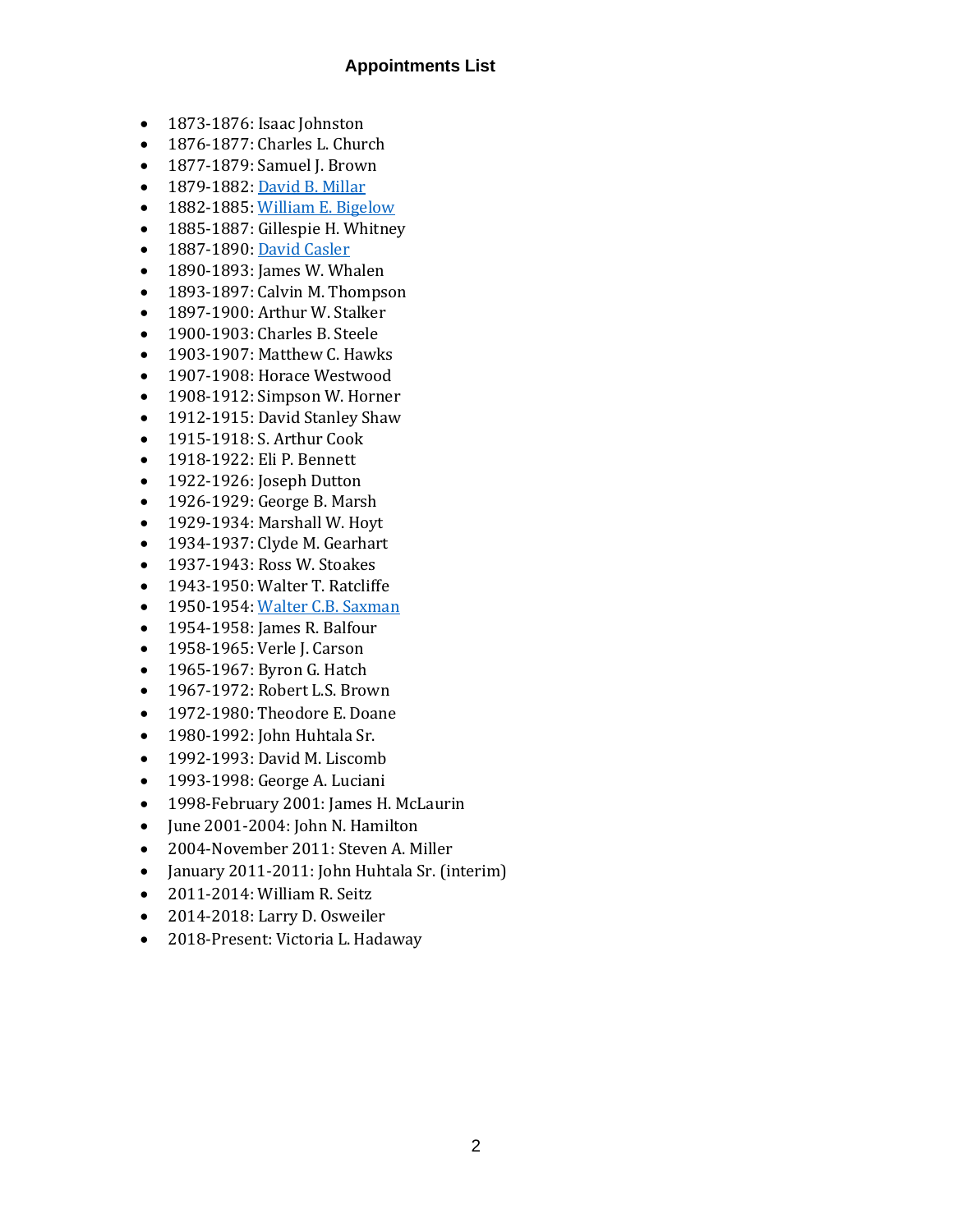# **Container Contents**

# **Box 1 Sault Sainte Marie Central**

- Administrative Board
	- $O$  1969-1970
	- o 1971-1972
	- $O$  1973-1976
	- o 1977-1982
	- o 1983-1985
	- o 1988
	- o 1989
	- $0 1990$
	- o 1991-1992
	- o 1993

# **Box 2 Sault Sainte Marie Central**

- Administrative Board
	- $O$  1994-1995
	- o 1996
	- o 1997
	- o 1998
	- o 1999
	- o 2000-2001
	- o 2002
	- $O$  2003-2004
- Administrative Council, 2005-2006
- Anniversary  $(135<sup>th</sup>)$ , 1968
- Anniversary  $(150<sup>th</sup>)$ , 1983

# **Box 3 Sault Sainte Marie Central**

- Area Commission on Higher Education
	- o 1969-1970
	- o 1971
- Audits, 1972-2002
- Baccalaureate Services/Community Churches, 1990-1992
- Baptisms, 1997
- Bequests, 1972-1989
- Building Committee (including Steering Committee), 2001-2002
- Building Committee
	- o Early Studies for Education Building, 1964-1969
	- o Education Building Construction, 1969-1971 (3 folders)

#### **Box 4 Sault Sainte Marie Central**

- Building Committee
	- o Loans, 1968-1969
- Building Fund Reports, 1961-1971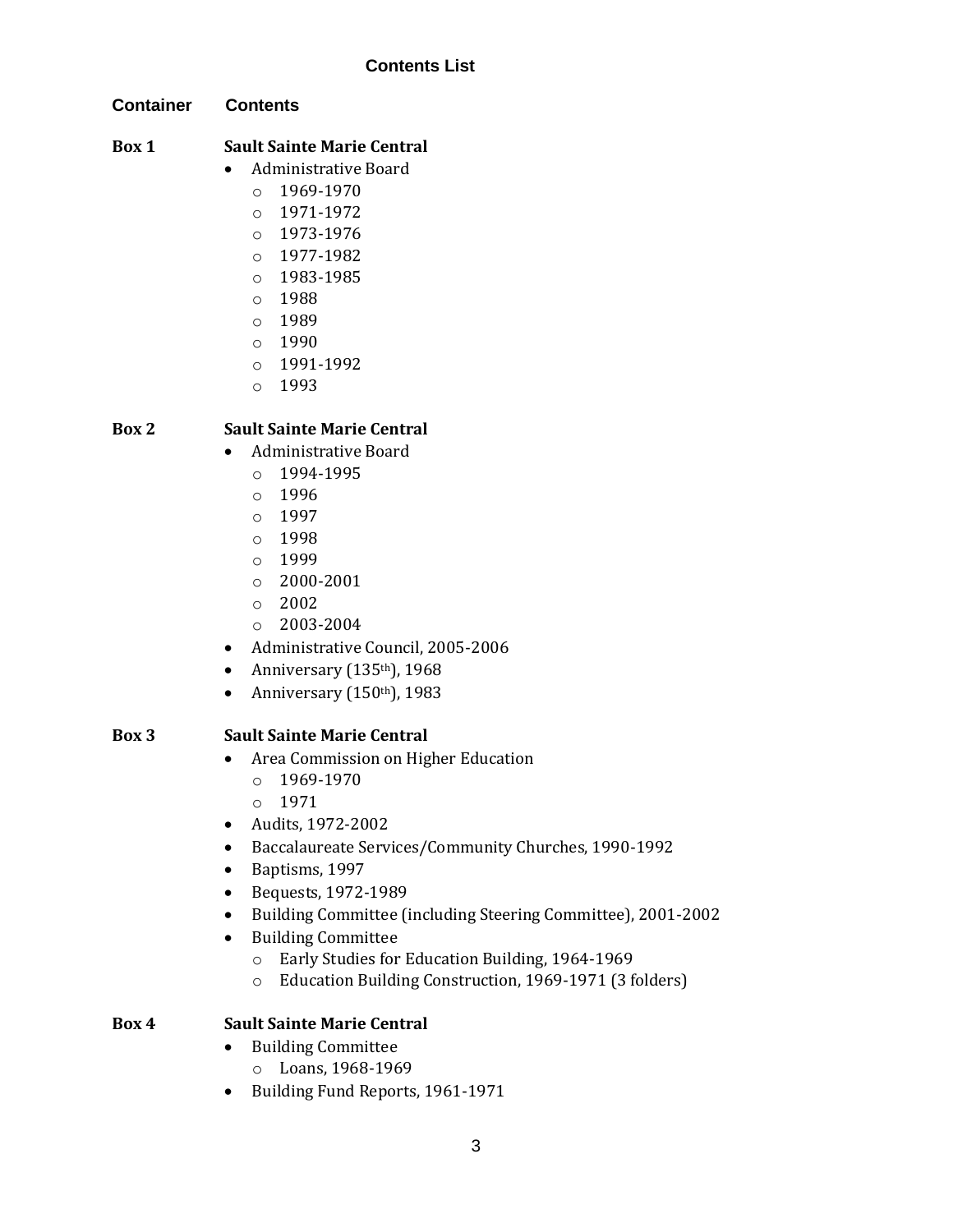**Container Contents**

- Building Use Policy, 1984
- Bulletins
	- o 1989
	- o 1990
	- o 1991
	- o 1992

# **Box 5 Sault Sainte Marie Central**

- Bulletins
	- o 1993
	- o 1994
	- o 1995
	- o 1996
	- o 1997
	- o 1998

#### **Box 6 Sault Sainte Marie Central**

- Bulletins
	- o 1999-2000
	- o 2001
	- o 2002
	- o 2003
	- o 2004

# **Box 7 Sault Sainte Marie Central**

- Bulletins
	- o 2005
	- o 2006
	- o 2007-2008
	- o 2013
	- $O 2014$
	- o 2015
	- o 2016
- Camp Michigamme, 1972
- Centennial of the Church Building, 1993

#### **Box 8 Sault Sainte Marie Central**

- Central Child Care Center
	- o 1971-1988
	- o 1989-1991
	- o 1992-1993
	- o 1994
	- o 1995
	- o 1996
	- o 1997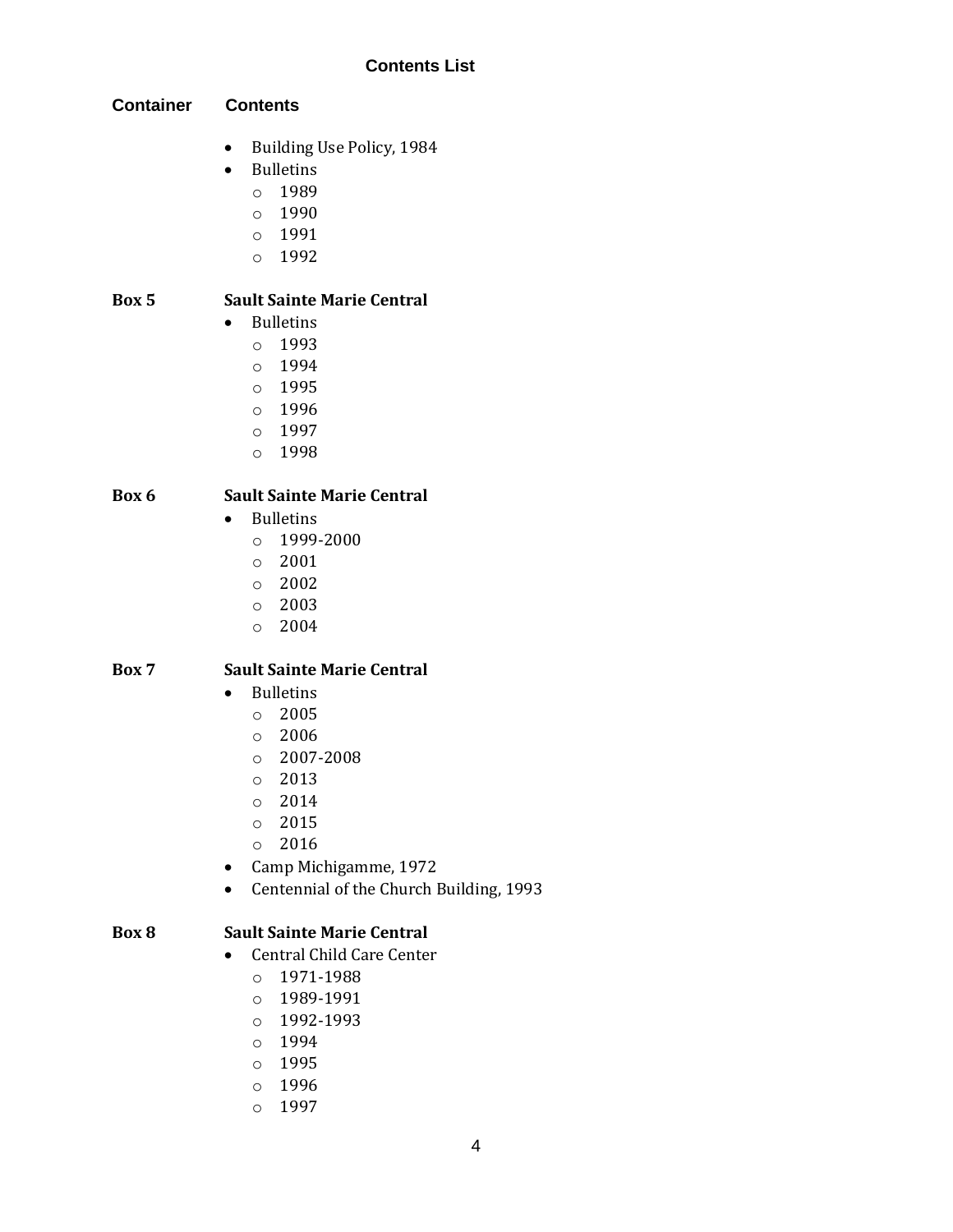- **Container Contents**
	- o 1998-1999

#### **Box 9 Sault Sainte Marie Central**

- Christmas Programs and Logos, 1985-1987
- Church Calendar
	- o 1989
	- o 1990
	- o 1991
	- o 1992
	- o 1993
	- o 1994
	- o 1995
	- o 1996

#### **Box 10 Sault Sainte Marie Central**

- Church Calendar
	- o 1997
- Church Conferences
	- o 1968
	- o 1969
	- o 1970-1971
	- o 1972-1973
	- o 1974-1975
	- o 1976-1977
	- o 1978-1979

#### **Box 11 Sault Sainte Marie Central**

- Church Conference
	- o 1980
	- o 1981
	- o 1982
	- o 1983
	- o 1984
	- o 1985
	- o 1986
	- o 1987
	- o 1988
	- o 1989

# **Box 12 Sault Sainte Marie Central**

- Church Conferences
	- o 1990
	- o 1991
	- o 1992
	- o 1993-1994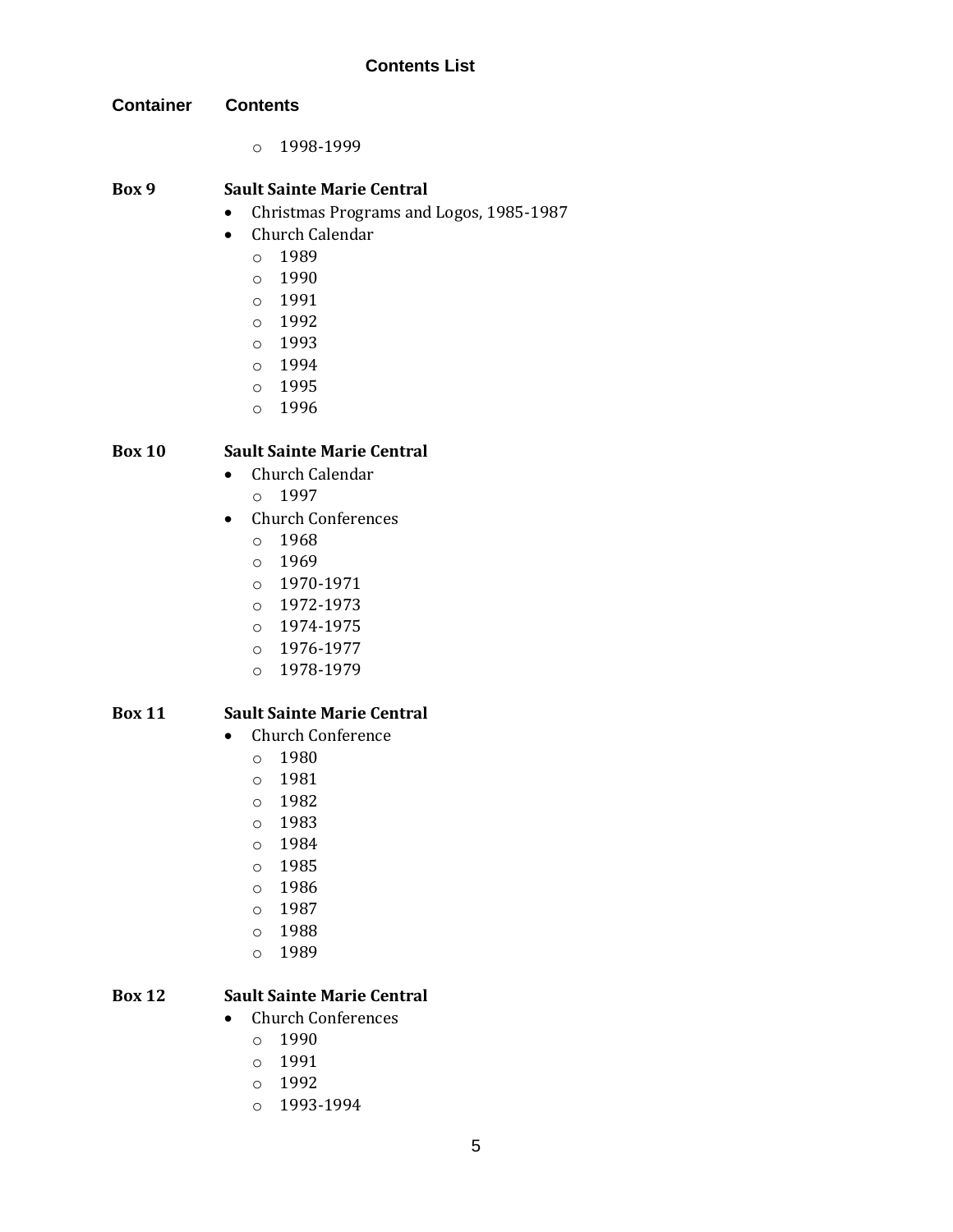**Container Contents**

- o 1995-1996
- o 1997
- o 1998
- o 1999

# **Box 13 Sault Sainte Marie Central**

- Church Conferences
	- $\circ$  2000
	- $\circ$  2001
	- o 2002-2003
	- $\circ$  2004
	- $0^{\circ}$  2009
	- $\circ$  2014 and 2016
- Church Records
	- o Baptisms, Members, Marriages
		- 1877-1882 [See Index Files Below]
		- 1886-1891 [See Index Files Below]
		- 1893-1904 [See Index Files Below]

# **Box 14 Sault Sainte Marie Central**

- Church Records
	- o Baptisms, Members, Marriages
		- 1905-1922
		- 1923-1937
		- 1922-1929 (Preparatory Membership only)
		- 1949-1950 (Membership only)
		- 1950-1957 (see Oversize)
		- 1957-1967 (see Oversize)

# **Box 15 Sault Sainte Marie Central**

- Church Women United Handbook, 1989
- Community Development Reports Original Band of Sault Ste. Marie Chippewa Indians, 1974
- Consecration Sunday, 1995-1998
- Council on Ministries
	- o 1969-1970
	- o 1971-1981
	- o 1993-2001
- Devotional Booklets, 1973-1974
- Directories, 1979-2008
- Education Building Stewardship Campaign, 1969

# **Box 16 Sault Sainte Marie Central**

- Education Work Area, 1988-2006
- Elevator and Entrance Addition Blueprints (see Oversize)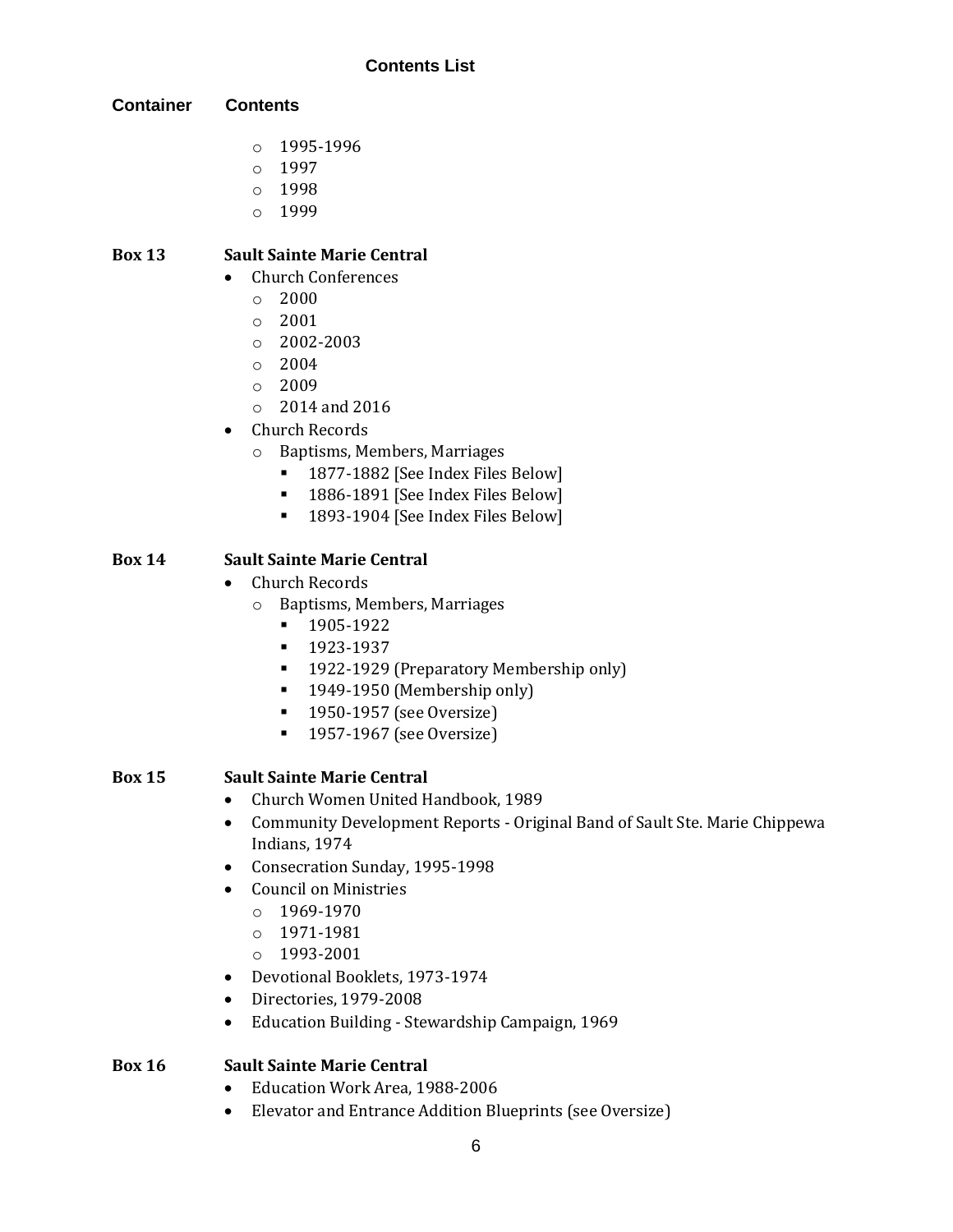#### **Container Contents**

- Endowment Committee
	- o 1987-1988
	- o 1989
	- o 1990
	- o 1991-1992
	- o 1993-1994
	- o 1995
	- o 1996-1998
	- o 1999

# **Box 17 Sault Sainte Marie Central**

- Endowment Committee
	- $\circ$  2000
	- o 2001
	- o 2002
	- $O$  2003-2005
	- o 2006-2009
	- o 2012-2013
- Finance Campaign, 1972
- Finance Committee
	- o 1983-1986
		- o 1987-1988
		- o 1989
		- o 1990

#### **Box 18 Sault Sainte Marie Central**

- Finance Committee
	- o 1991-1992
	- o 1993-1994
	- o 1995-1996
	- o 1997
	- o 1998
	- o 1999
	- o 2000
	- o 2001
	- o 2002-2003
	- o 2004-2006

# **Box 19 Sault Sainte Marie Central**

- Finance Crusade
	- o 1991-1992
	- o 1999
- Financial Reports, 1951-1955
- Good Friday Services, 1998-1999
- History File (2 folders)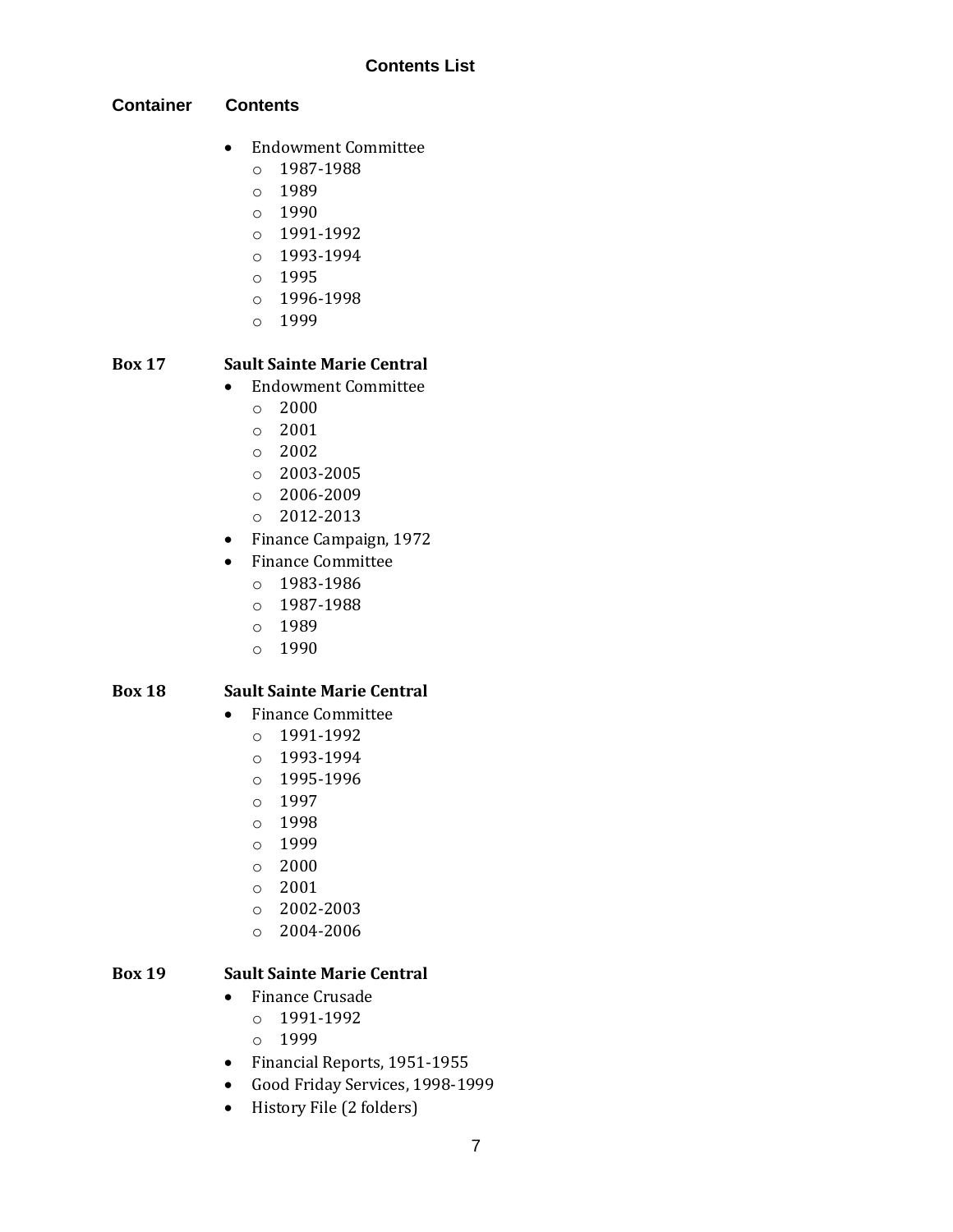#### **Container Contents**

- Hospitality Committee, 1990
- Lay Leadership Team, 1985-1992
- Lay Personnel Committee
	- o 1980-1993
	- o 1998-1999
- Loan Funds, 1995
- Members Changes, 1997
- Membership Committee, 1989-1994
- Membership List, 1992

#### **Box 20 Sault Sainte Marie Central**

- Membership Roll (7 folders)
- Memorial Committee
	- o 1968-1973
	- o 1987-1998
- Missions Committee, 1998-2006

# **Box 21 Sault Sainte Marie Central**

- Missions Work Area, 1986-1994
- Newsletters
	- o 1969-1971
	- o 1983-1984
	- o 1985
	- o 1986
	- o 1988-1990
	- o 1991-1992
	- o 1993-1994
	- o 1995
	- o 1996
	- o 1997
	- o 1998

#### **Box 22 Sault Sainte Marie Central**

- Newsletters
	- o 1999
	- o 2000
	- o 2001
	- o 2002
	- o 2003
	- o 2004
	-
	- o 2005
	- o 2006
	- o 2007
	- o 2008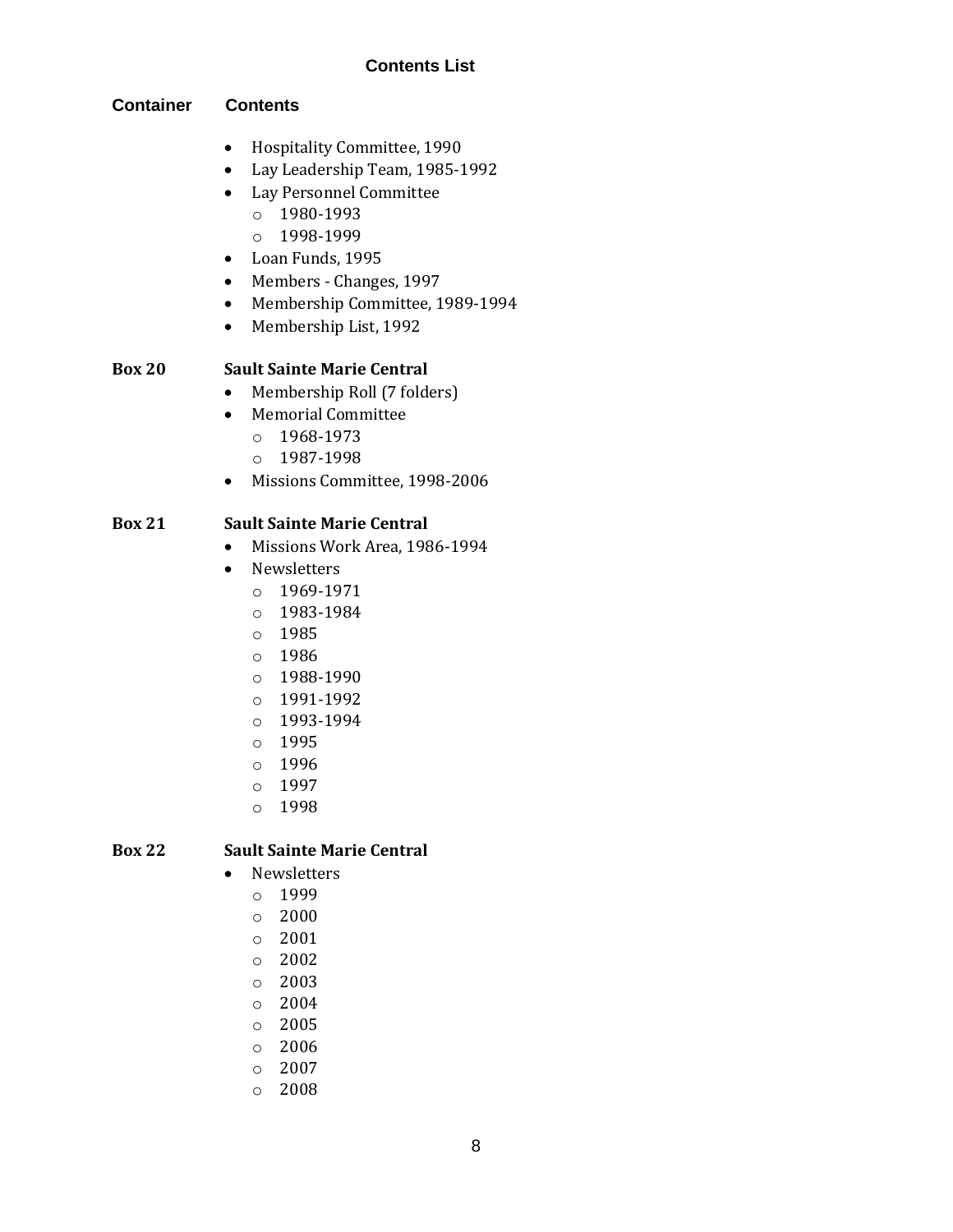**Container Contents**

# **Box 23 Sault Sainte Marie Central**

- Newsletters
	- $O<sup>2009</sup>$
	- o 2010
	- o 2011
	- o 2012
	- o 2013
	- o 2014
	- o 2015
	- o 2016
- Nominations, 1967-1970
- Nominations and Personnel
	- o 1983-1989
	- o 1994-1998

# **Box 24 Sault Sainte Marie Central**

- Official Board
	- o 1959-1962
	- o 1963-1964
	- o 1965-1966
	- o 1967-1968
- Outreach Committee, 1992-2000
- Outreach and Work Area, 1986-1995
- Pastor-Parish Relations Committee
	- o 1980
	- o 1981
	- o 1982

#### **Box 25 Sault Sainte Marie Central**

- Pastor-Parish Relations Committee
	- o 1983
	- o 1984
	- o 1985-1988
	- $O 1989$
	- o 1990-1991
	- o 1992-1995
	- o 1996
	- o 1998-2000
	- o 2001-2002

# **Box 26 Sault Sainte Marie Central**

- Personnel Policy and Procedures, 1998
- Photographs of Stonework Repairs, 1989-1990
- Quarterly Conference Reports, 1963-1964
- Reports to Annual Conference, 1963-1973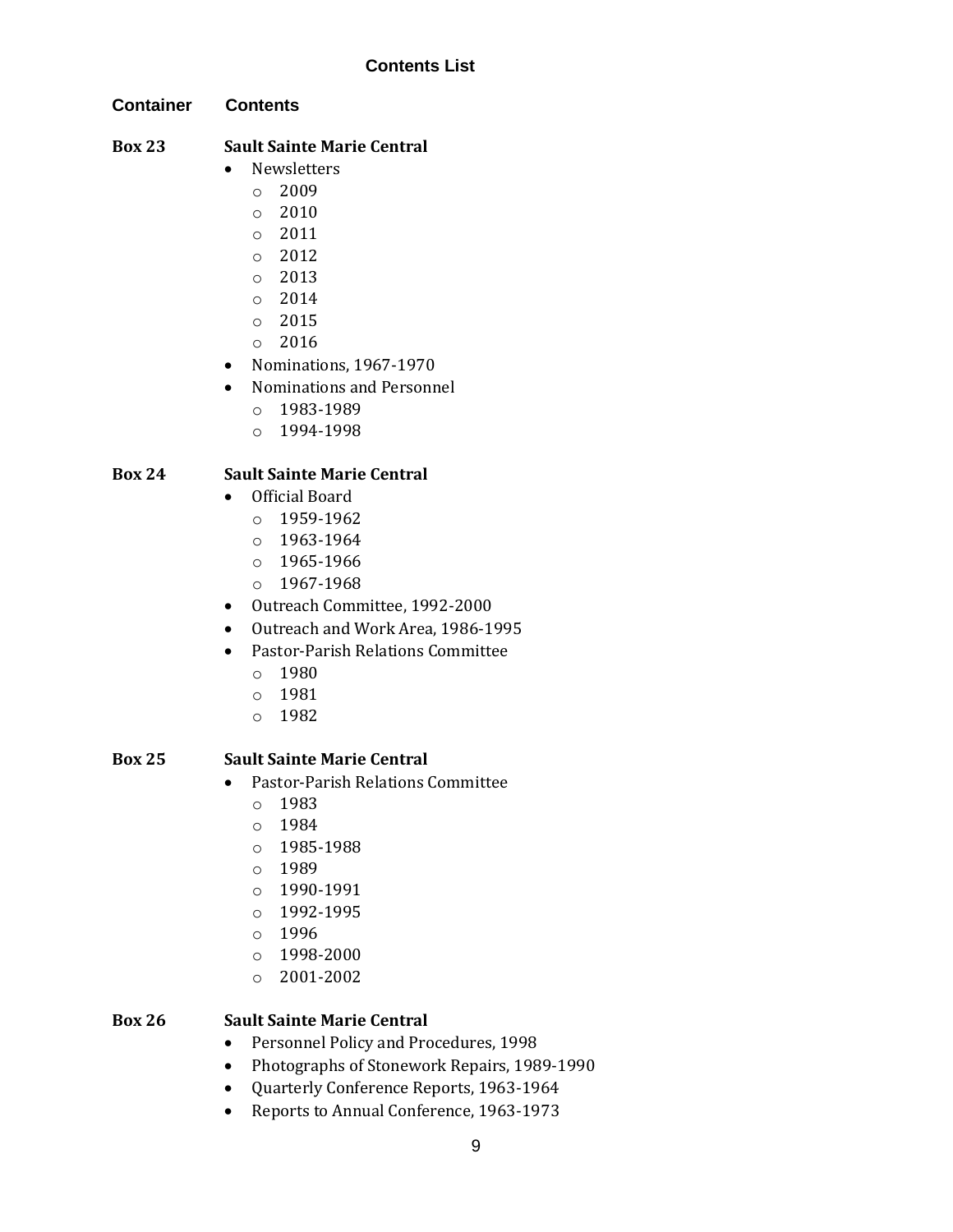#### **Container Contents**

- Sault Ste. Marie Ministerial Association, 1994-1999
- Seasonal Letters, 1989-2000
- Stained Glass Windows
- Steering Committee, 1988-1992
- Stephen Ministry, 1992-1993
- Stewardship, 1989-1992
- Sunday School Record Books
	- o 1963-1964
	- o 1964-1965
	- o 1965-1966

#### **Box 27 Sault Sainte Marie Central**

- Sunday School Record Books
	- o 1966-1967
	- o 1967-1968
- Trustees
	- o 1958-1987
	- o 1988-1990
	- o 1991-1994
	- o 2005-2006
- Trustees
	- o Bequests, Wills, Legacies
	- o Building Campaign, 1955

#### **Box 28 Sault Sainte Marie Central**

- Trustees
	- o Pipe Organ,1902-1960
- United Methodist Women
	- o 1982-1993
	- o 1994-1997
	- o 1998-1999
	- o 2000-2006
- United Methodist Women Directories, 1990-2000
- United Methodist Youth Fellowship, 1996-2006
- Wedding Procedures
- Weddings
	- o 1989
	- o 1997
- Wesley Foundation/Anchor House
	- o Annual Reports, 1966-1971
	- o Articles of Incorporation and Non-Profit Reports, 1968-1977